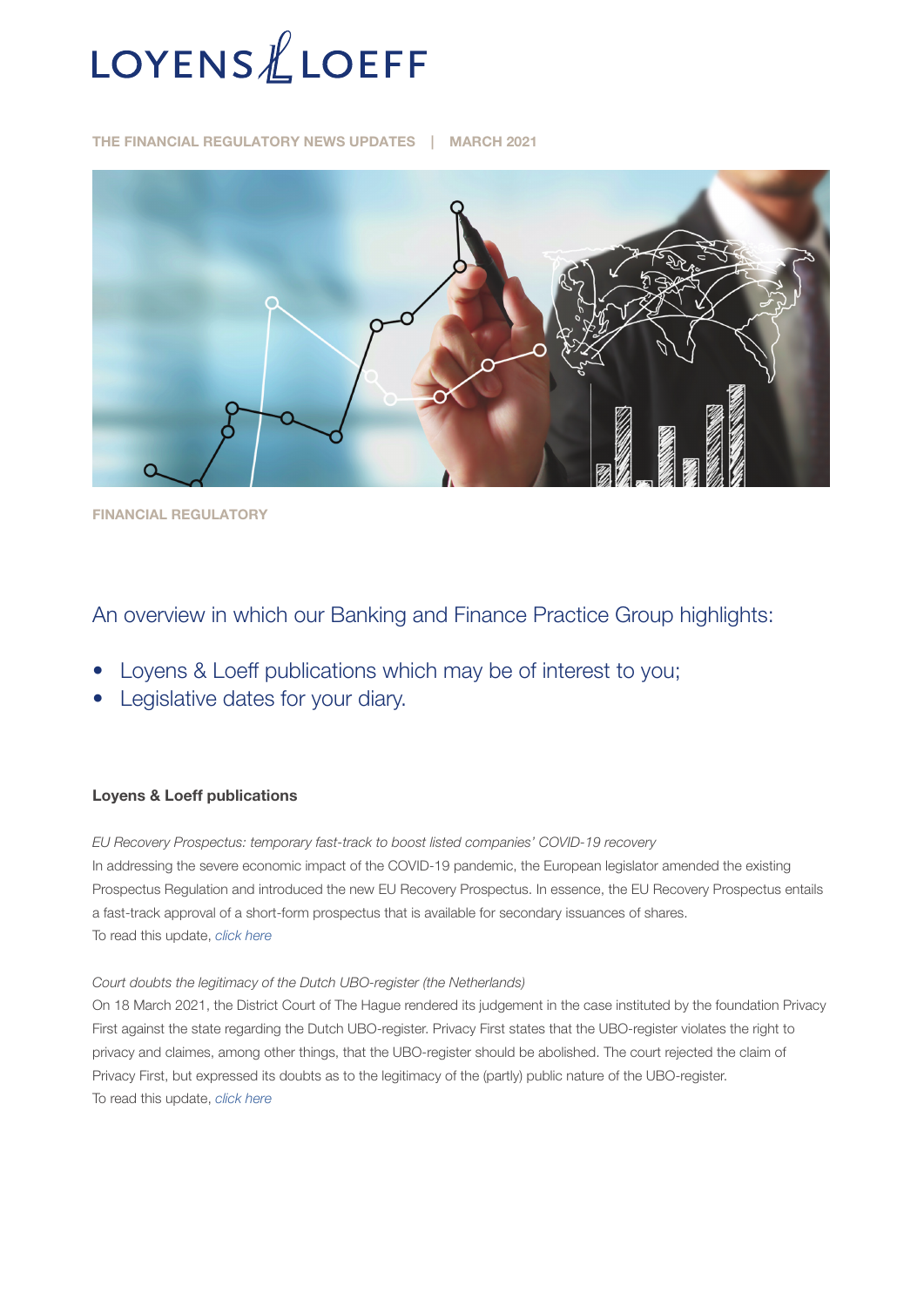*Important developments in the consumer credit market (the Netherlands)* To read this update (in Dutch only), *[click here](https://www.loyensloeff.com/nl/nl/nieuws/nieuwsartikelen/belangrijke-ontwikkelingen-op-de-markt-voor-consumptief-krediet-n22221/)*

# *Climate-Aligned Issuers now displayed on the Luxembourg Green Exchange (Luxembourg)*

The Luxembourg Green Exchange has recently added to its labelled bond section, a brand-new section dedicated to Climate-Aligned Issuers, built on the Climate Bonds Initiative's issuer screening and research. This new segment will give visibility to environmentally friendly issuers of debt securities that are not necessarily labelled as green, social or sustainability bonds, but which finance low-carbon activities with a positive environmental impact. To read this update, *[click here](https://www.loyensloeff.com/en/en/news/news-articles/climate-aligned-issuers-now-displayed-on-the-luxembourg-green-exchange-n21918/)*

# *Sustainable Finance Disclosure: are you ready? (Belgium)*

10 March 2021 was D-Day for sustainable finance disclosures. From now on, financial market participants and financial advisers must apply the sustainability disclosure obligations set out in the EU Sustainability Finance Disclosure Regulation ('SFDR'). In this update, the guidance provided by the FSMA for the Belgian market is discussed. To read this update, *[click here](https://www.loyensloeff.com/be/en/news/articles-and-newsflashes/sustainable-finance-disclosure-are-you-ready-n22035/?utm_medium=email&utm_source=newsletter&utm_campaign=substainable_finance_disclosure_12032021_be_en&msdynttrid=GTg2SFpnb1on1T6jeTTrN8A85p44LmTj5rSbiNyXuhU)*

# *Q&A – Brexit impact on financial services in Belgium (Belgium)*

As of 1 January 2021, UK regulated entities are no longer allowed to make use of the European Union (EU) passport mechanism which allowed them to offer financial services across the EU on the basis of free provision of services or by establishing a local branch. In the Q&A below, we envisage the most significant impact of Brexit on the provision of financial services in Belgium or to Belgian residents by UK regulated entities.

To read this update, *[click here](https://www.loyensloeff.com/be/en/news/articles-and-newsflashes/q-a-brexit-impact-on-financial-services-in-belgium-n21947/?utm_medium=email&utm_source=newsletter&utm_campaign=brexit_banking_23032021_be_en)*

# *Q&A – Brexit impact on insurance services in Belgium (Belgium)*

Before Brexit, UK insurance undertakings and intermediaries took advantage from the EU passport mechanism to provide their (re)insurance services across the EU either on the freedom to provide services or by establishing local branches. By means of a Q&A we envisage the new regulatory framework for provision of insurance services by UK insurance undertakings and intermediaries in Belgium and the transitional regime for activities related to existing insurance contracts. To read this update, *[click here](https://www.loyensloeff.com/be/en/news/articles-and-newsflashes/q-a-brexit-impact-on-insurance-services-in-belgium-n21990/?utm_medium=email&utm_source=newsletter&utm_campaign=brexit_banking_23032021_be_en)*

#### *Data Protection & Privacy Updates*

For updates on the GDPR, please visit the [webpage](https://www.loyensloeff.com/en/en/expertise/topics/data-protection-privacy/) of the Loyens & Loeff Data Protection and Privacy Team.

# Legislative dates for your diary

### *Consultations EU*

| 05.03.2021 | EBA consultation deadline: on the third amendment to the revised draft ITS on credit assessments by      |
|------------|----------------------------------------------------------------------------------------------------------|
|            | ECAIs under CRR Article 136 click here                                                                   |
| 09.03.2021 | European Commission consultation deadline: EU trade repositories – 2021 fees click here                  |
| 12.03.2021 | European Commission consultation deadline: on the establishment of a European single access point        |
|            | (ESAP) for financial and non-financial information publicly disclosed by companies <i>click here</i>     |
| 12.03.2021 | ESMA consultation deadline: Consultation Paper MiFID II/MiFIR review report on Algorithmic Trading       |
|            | click here                                                                                               |
| 15.03.2021 | EIOPA consultation deadline: on the Supervisory Statement on ORSA in the context of COVID-19             |
|            | click here                                                                                               |
| 15.03.2021 | EBA consultation deadline: on the monitoring of the threshold for establishing an intermediate EU parent |
|            | undertaking <i>click here</i>                                                                            |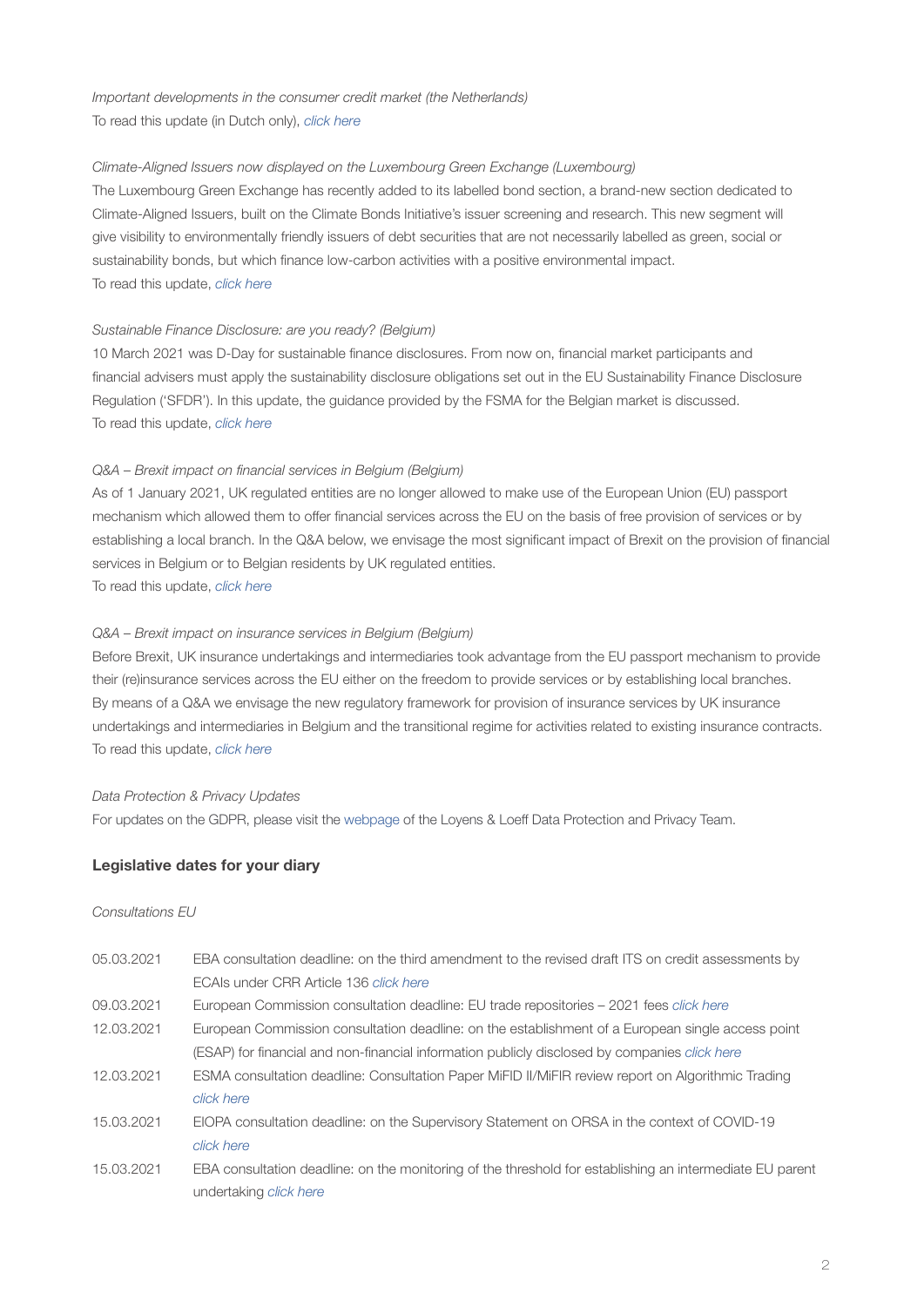| 15.03.2021 | ESMA consultation deadline: on Fees charged to Credit Rating Agencies by ESMA click here                  |
|------------|-----------------------------------------------------------------------------------------------------------|
| 16.03.2021 | EBA consultation deadline: on draft RTS on the calculation of risk-weighted exposure amounts of CIUs      |
|            | under Article 132a(4) of the CRR click here                                                               |
| 17.03.2021 | EBA consultation deadline: on Guidelines on remuneration policies for investment firms click here         |
| 17.03.2021 | European Commission consultation deadline: on Guidelines on internal governance for investment firms      |
|            | click here                                                                                                |
| 05.04.2021 | European Commission consultation deadline: roadmap Financial markets - central securities depositories    |
|            | (review of EU rules) click here                                                                           |
| 07.04.2021 | European Commission consultation deadline: Inception impact assessment Instant payments click here        |
| 07.04.2021 | European Commission consultation deadline: Draft delegated regulation Derivatives trading - commercial    |
|            | standards for central clearing click here                                                                 |
| 20.04.2021 | European Commission consultation deadline: on the review of the crisis management and deposit             |
|            | insurance framework click here                                                                            |
| 23.04.2021 | EBA consultation deadline: on draft RTS on colleges of supervisors for investment firms groups click here |
| 23.04.2021 | EBA consultation deadline: on draft RTS and ITS on information exchange between the competent             |
|            | authorities of home and host Member States click here                                                     |
| 24.04.2021 | ESMA consultation deadline: Technical advice to EC on simplification and harmonisation of fees to TRs     |
|            | under EMIR and SFTR click here                                                                            |
| 28.04.2021 | EIOPA consultation deadline: on open insurance, focused on access to and sharing of insurance-related     |
|            | data <i>click</i> here                                                                                    |
| 29.04.2021 | ESMA consultation deadline: on Guidelines on appropriateness and execution only click here                |
| 30.04.2021 | ESMA consultation deadline: on methodology to calculate a benchmark in exceptional circumstance           |
|            | click here                                                                                                |
| 07.05.2021 | European Commission consultation deadline: Targeted consultation on the review of the Directive on        |
|            | settlement finality in payment and securities settlement systems click here                               |
| 07.05.2021 | European Commission consultation deadline: Targeted consultation on the review of the Directive on        |
|            | financial collateral arrangements click here                                                              |
| 11.05.2021 | EBA consultation deadline: on the draft technical standards on supervisory disclosure under the           |
|            | Investment Firms Directive click here                                                                     |
| 12.05.2021 | ESA consultation deadline: on Taxonomy-related sustainability disclosures click here                      |
| 14.05.2021 | European Commission consultation deadline: Financial services - improving resilience against              |
|            | cyberattacks (new rules) click here                                                                       |
| 17.05.2021 | European Commission consultation deadline: on Guidelines on large exposures breaches and time and         |
|            | measures to return to compliance click here                                                               |
| 17.05.2021 | EBA consultation deadline: on Guidelines on large exposures breaches and time and measures to return      |
|            | to compliance (EBA/CP/2021/03) click here                                                                 |
| 20.05.2021 | European Commission consultation deadline: Banking Union - review of the bank crisis management &         |
|            | deposit insurance framework (SRMR review) click here                                                      |
| 20.05.2021 | European Commission consultation deadline: Banking Union - review of the bank crisis management &         |
|            | deposit insurance framework (DGSD review) click here                                                      |
| 20.05.2021 | European Commission consultation deadline: Banking Union - review of bank crisis management &             |
|            | deposit insurance framework (BRRD review) click here                                                      |
| 28.05.2021 | ESMA consultation deadline: on draft technical standards on crowdfunding under the European               |
|            | crowdfunding service providers regulation click here                                                      |
| 01.06.2021 | EBA consultation deadline: EBA launches public consultation on draft technical standards on Pillar 3      |
|            | disclosures of ESG risks click here                                                                       |
| 10.06.2021 | EBA consultation deadline: on guidance on how to grant authorisation as credit institution click here     |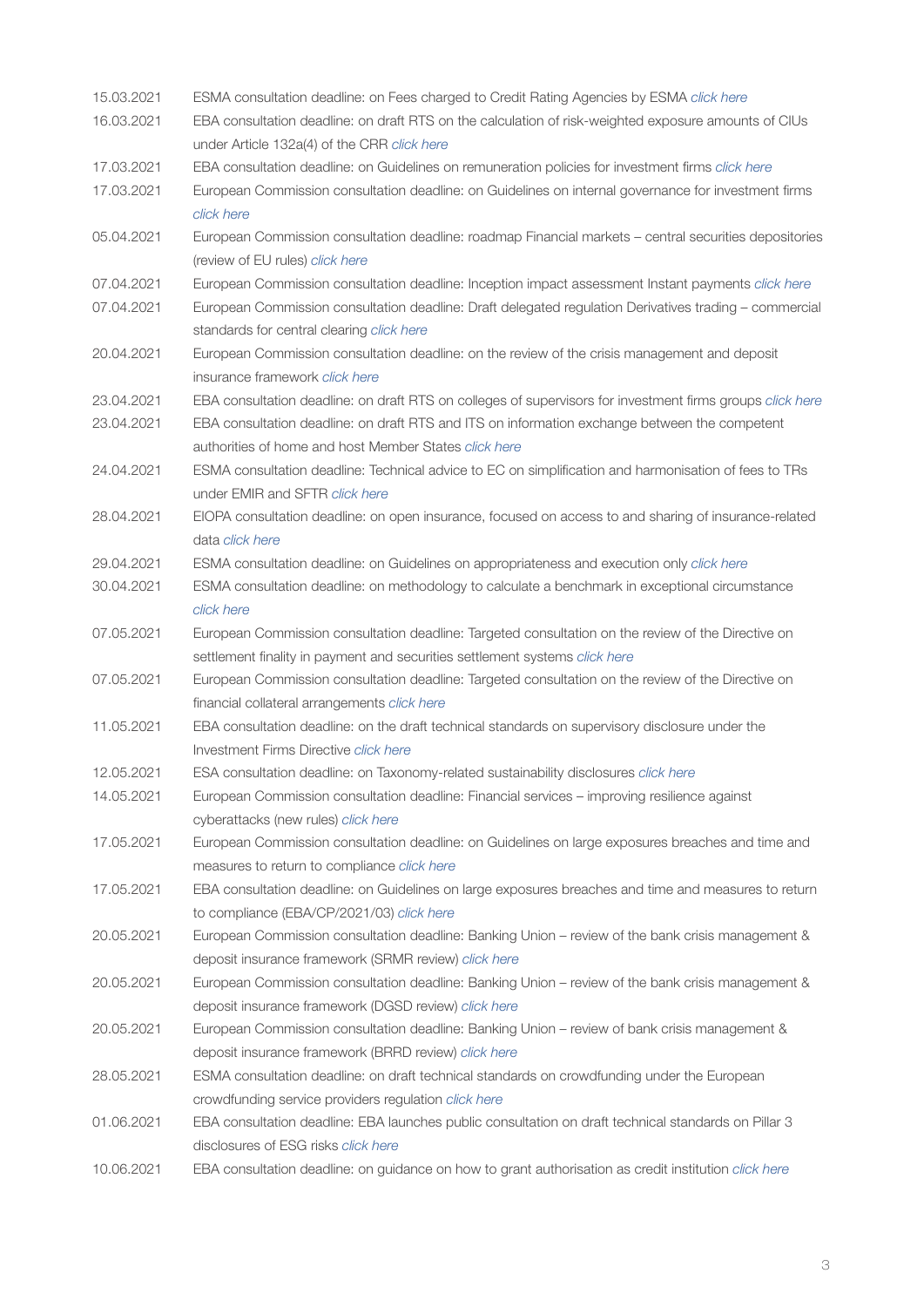- 11.06.2021 EBA consultation deadline: on revised Guidelines on stress tests of deposit guarantee schemes (EBA/ CP/2021/08) *[click here](https://www.eba.europa.eu/calendar/consultation-revised-guidelines-stress-tests-deposit-guarantee-schemes)*
- 11.06.2021 EBA consultation deadline: Discussion on a Feasibility Study of an Integrated Reporting System under Article 430c CRR *[click here](https://www.eba.europa.eu/calendar/discussion-feasibility-study-integrated-reporting-system-under-article-430c-crr)*
- 12.06.2021 EBA consultation deadline: on draft RTS on residual risk add-on (EBA/CP/2021/10) *[click here](https://www.eba.europa.eu/calendar/consultation-draft-rts-residual-risk-add)*
- 12.06.2021 EBA consultation deadline: on draft RTS on gross jump-to-default (JTD) amounts (EBA/CP/2021/09) *[click here](https://www.eba.europa.eu/calendar/consultation-draft-rts-gross-jump-default-jtd-amounts)*
- 17.06.2021 EBA consultation deadline: on revised Guidelines on risk-based AML/CFT supervision (EBA/CP/2021/11) *[click here](https://www.eba.europa.eu/calendar/consultation-revised-guidelines-risk-based-amlcft-supervision)*
- 17.06.2021 EBA consultation deadline: for institutions and resolution authorities on improving resolvability (EBA/ CP/2021/12) *[click here](https://www.eba.europa.eu/calendar/consultation-institutions-and-resolution-authorities-improving-resolvability)*
- 18.06.2021 EBA consultation deadline: on draft revised Guidelines on recovery plans indicators (EBA/CP/2020/13) *[click here](https://www.eba.europa.eu/calendar/consultation-draft-revised-guidelines-recovery-plans-indicators)*
- 30.06.2021 ESMA consultation deadline: on the framework for EU money market funds *[click here](https://www.esma.europa.eu/press-news/esma-news/esma-consults-framework-eu-money-market-funds)*
- 30.06.2021 EIOPA consultation deadline: on the proposal for revised Guidelines on the use of Legal Entity Identifier (LEI) *[click here](https://www.eiopa.europa.eu/content/consultation-proposal-revised-guidelines-use-of-legal-entity-identifier-lei_en)*
- 01.07.2021 EBA consultation deadline: on draft RTS on disclosure of investment policy by investment firms *[click here](https://www.eba.europa.eu/calendar/consultation-draft-rts-disclosure-investment-policy-investment-firms)*

# *Consultations The Netherlands*

| 05.04.2021 | Dutch legislative consultation deadline: <i>Implementatiewet richtlijn gedekte obligaties click here</i> |
|------------|----------------------------------------------------------------------------------------------------------|
| 05.05.2021 | Dutch legislative consultation deadline: Wet beschikbaarheid basisbetaalrekening Nederlanders in het     |
|            | buitenland click here                                                                                    |
| 29.04.2021 | Dutch legislative consultation deadline: Implementatiebesluit prudentieel toezicht                       |
|            | beleggingsondernemingen click here                                                                       |

30.04.2021 AFM consultation deadline: *de concept herziening van boetetoemetingsbeleid [click here](https://www.afm.nl/nl-nl/professionals/nieuws/2021/mrt/consultatie-boetetoemetingbeleid)*

#### *Effective Dates EU*

- 04.03.2021 Date of effect: Decision (EU) 2021/432 of the European Central Bank of 1 March 2021 amending Decision (EU) 2017/1198 on the reporting of funding plans of credit institutions by national competent authorities to the European Central Bank (ECB/2021/7) *[click here](https://eur-lex.europa.eu/legal-content/EN/TXT/?uri=uriserv:OJ.L_.2021.086.01.0014.01.ENG)*
- 10.03.2021 Application date: Regulation (EU) 2019/2088 of the European Parliament and of the Council of 27 November 2019 on sustainability related disclosures in the financial services sector *[click here](https://eur-lex.europa.eu/eli/reg/2019/2088/oj)*
- 22.03.2021 Entry into force: Commission Implementing Regulation (EU) 2021/369 of 1 March 2021 establishing the technical specifications and procedures required for the system of interconnection of central registers referred to in Directive (EU) 2015/849 of the European Parliament and of the Council *[click here](https://eur-lex.europa.eu/legal-content/EN/TXT/?uri=uriserv%3AOJ.L_.2021.071.01.0011.01.ENG&toc=OJ%3AL%3A2021%3A071%3ATOC)*
- 26.03.2021 Date of publication: Commission Delegated Regulation (EU) 2021/526 of 23 October 2020 correcting the Czech language version of Delegated Regulation (EU) 2015/35 supplementing Directive 2009/138/EC of the European Parliament and of the Council on the taking-up and pursuit of the business of Insurance and Reinsurance (Solvency II) *[click here](https://eur-lex.europa.eu/legal-content/EN/ALL/?uri=uriserv:OJ.L_.2021.106.01.0029.01.ENG)*
- 26.03.2021 Date of publication: Corrigendum to Commission Implementing Regulation (EU) 2021/453 of 15 March 2021 laying down implementing technical standards for the application of Regulation (EU) No 575/2013 of the European Parliament and of the Council with regard to the specific reporting requirements for market risk *[click here](https://eur-lex.europa.eu/legal-content/EN/TXT/?uri=uriserv%3AOJ.L_.2021.106.01.0071.01.ENG&toc=OJ%3AL%3A2021%3A106%3ATOC)*
- 29.03.2021 Entry into force: Commission Delegated Regulation (EU) 2021/527 of 15 December 2020 amending Commission Delegated Regulation (EU) 2017/565 as regards the thresholds for weekly position reporting *[click here](https://eur-lex.europa.eu/legal-content/EN/TXT/?uri=uriserv:OJ.L_.2021.106.01.0030.01.ENG)*